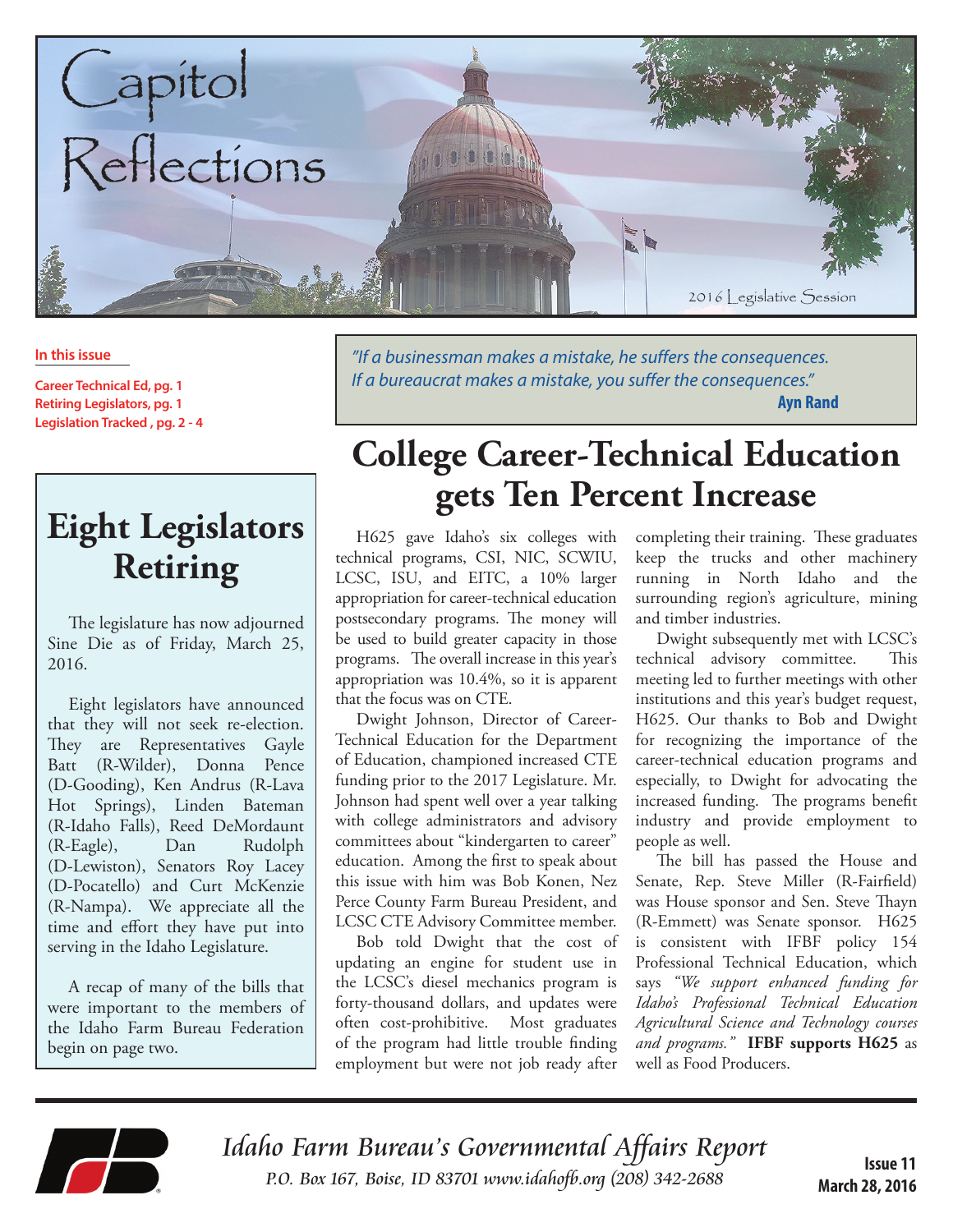# **Legislation of Interest to Farm Bureau Members**

#### **H383 Aquaculture Commission Repeal**

Terminates operations and repeals the Aquaculture Commission enabling statute at the request of the aquaculture industry. The legislation turned the fund balance over to the Idaho Aquaculture Association. **LAW - Farm Bureau policy 4 supports**

#### **H386 Production Exemption**

Provides a more clear line between equipment that qualifies for a sales tax exemption under the production exemption for farming purposes and equipment that does not qualify for the exemption. H386 specifies that farm equipment used to remove commodities from storage on a farming operation is properly included in the production exemption. **LAW - Farm Bureau policy 127 supports**

#### **H399 Animal Care/Torture of Companion Animals**

Would provide felony penalties for the torture of companion animals and also amends the definition of a companion animal to include any horses that are not used exclusively as production animals. This means the horse you use to move cattle all year long, yet use for a trail ride once in a while would be considered a pet rather than a production animal. **Held in committee - Farm Bureau policy 17 opposes**

#### **H400 Raising State Minimum Wage**

Would increase the minimum wage in Idaho above the current federal minimum wage. The wage would become \$8.25 per hour on July 1, 2016, and then \$9.25 on July 1, 2017. Also makes commensurate increases in wage rates for tipped and seasonal workers. **Held in committee - Farm Bureau policy 112 opposes**

#### **H425 Federal Tax Compliance**

Conforms Idaho tax law with federal tax changes implemented by Congress during 2015 so business owners do not need to keep two sets of books. H425 includes permanent Section 179 small business expensing up to a maximum level of \$500,000 per year. **LAW - Idaho Farm Bureau supports (AFBF policy 439 supports)**

#### **H431 Remove Indexing from Homeowner's Exemption**

Removes indexing feature of homeowner's exemption from property taxes which has been causing the exemption to change each year and shifts taxes from residential property to other property classes including farmland. H431 would maintain the homeowner's exemption at fifty percent of a home's value, but sets the maximum amount of the exemption at \$100,000. **LAW - Farm Bureau policy 116 supports**

#### **H463 Ban on Minimum Wage Initiatives**

Bill would ensure that all counties and cities within the state of Idaho abide by the minimum wage set by the state, and prohibits them from establishing higher rates. **LAW - Farm Bureau policy 112 supports**

#### **H469 Noxious Weeds, Research Facilities**

Adds the definition of private research facility to aquatic noxious weed research statute and brings those entities under the regulation of the Idaho State Department of Agriculture. **LAW - Farm Bureau policy 93 supports**

#### **H499 Food Regulation**

Establishes a framework that transitions food safety oversight for processing facilities from the Idaho Department of Health and Welfare to the Idaho State Department of Agriculture as federal Food Safety Modernization Act (FSMA) implementation progresses. It is anticipated that FSMA will rely heavily on states for food safety inspections. The bill provides for a future process to be in place as the federal law is implemented. **LAW- Farm Bureau supports**

#### **H512 Community College Trustee Zones**

Ensures that representation by trustee members is distributed evenly throughout a community college district by utilizing the same processes for zoning and rezoning within the district that Idaho Code already requires of school districts. In the event a community college seeks to expand, this legislation appends the existing process of seeking State Board of Education approval by adding the rezoning plan to the request for approval. **LAW - Farm Bureau supports**

#### **H524 Felony Torture of Companion Animals**

Provides felony penalties for the torture of a companion animal (pet) on the second conviction; or upon the first conviction of a person who has previously been convicted of a felony against a human within the past ten years. Also amends the definition of a companion animal to exclude production animals, and clarifies the definition of cruelty to animals to remove references to activities most commonly attributed to production animals such as "overdrive, overload or overwork." **LAW - Farm Bureau policy 17 opposes**

#### **H531 Ag Facilities**

Creates fines and penalties for spreading or attempting to spread, a disease or poison on a farm, ranch or processing facility. Allows for civil action, restitution and consumer litigation by injured parties. **LAW - Farm Bureau policy 19 supports**

#### **H535 Capital Gains Deduction, Livestock**

This is a true housekeeping bill that cleans-up language from H133 last legislative session, which Farm Bureau supported. Last year, H133 provided an exception to the requirement that a partner or a shareholder in a company must have at least one-half of their income come from farming or ranching in order to qualify for a capital gains deduction on Idaho income tax when the company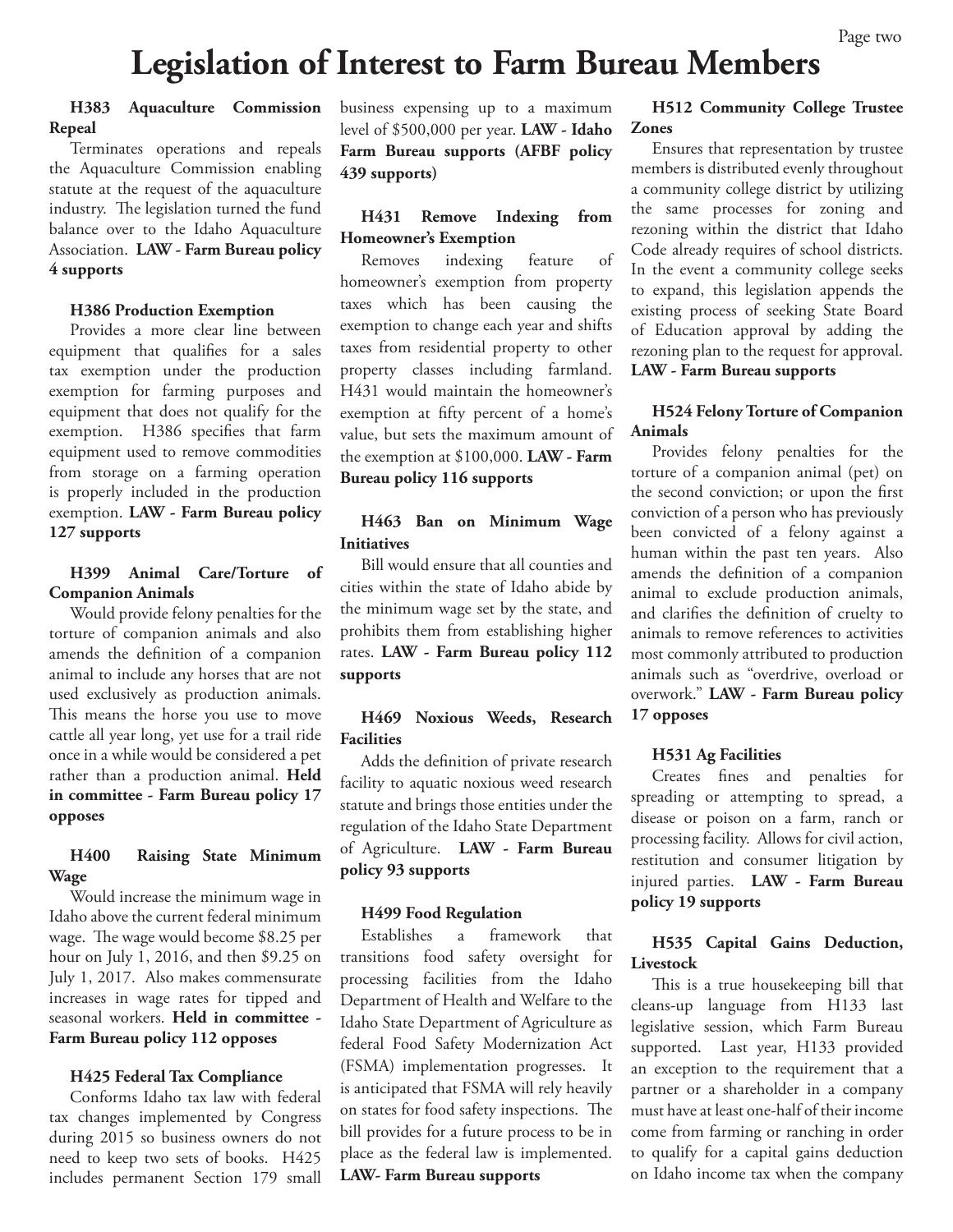# **Legislation of Interest**

continued from page 2

or partnership sells breeding livestock. H535 removes the original requirement as well as the exception that was put into place last year so the language is more clear. **LAW - American Bureau policy 439 supports**

#### **H581 Sales and Use Tax Collection, Retailer Defined**

Redefines an Idaho retailer to include almost all retailers located outside of Idaho. Would require the collection of sales tax by retailers outside of Idaho, including internet sales. **Held in committee - Farm Bureau policy 127 opposes**

#### **H582 Idaho Multiple-Use, Sustained Yield Act**

Sets up the framework of how new public lands would be managed in Idaho if Idaho is given the opportunity to manage lands currently administered by the federal government. Also protects and recognizes any private rights that currently exist on federally administered lands. **Held in committee - Farm Bureau policy 59 supports** 

## **H586 No New Federal Lands**

Would require the federal government to seek and receive consent from the state legislature prior to the federal government acquiring any additional land within Idaho as required in the U.S. Constitution. **Held in committee - Farm Bureau policy 58 supports**

#### **H606aaa Urban Renewal**

This began as a bill to put more sideboards on urban renewal districts and to protect taxpayers. After amendment, it became a bill to protect urban renewal districts at the expense of taxpayers. It now allows any existing urban renewal district to modify its plan at any time with no consequences. This means that existing urban renewal districts will never expire since they can modify their plan anytime and get an additional 20 years of life. Urban renewal districts cause taxes of all citizens in a county to be higher than they otherwise would be and there

is no accountability to taxpayers. **To the Governor for signature - Farm Bureau policy 131 opposes**

## **H625 Appropriations Career Technical Education**

Increases career-technical program capacity at Idaho's six colleges with those programs by adding a total of ten percent to the FY 2017 appropriation for careertechnical postsecondary programs. **LAW-Farm Bureau policy 154 supports**

#### **H633 Sales Tax on Remote Sales – Income Tax Reduction**

Combines H581 that was rejected with a modest reduction in the income tax rate. H633 redefines an Idaho retailer to include almost all retailers located outside of Idaho. It would require the collection of sales tax by retailers outside of Idaho, including internet sales. Since this policy would result in somewhere between \$15 – 30 million in extra revenue, it was paired with a reduction of one-tenth of one percent in the rate of income tax in each bracket, which would reduce tax revenues by approximately \$27 million. **Held on the third calendar reading - Farm Bureau policy 127 opposes** 

#### **HJM 13 Sage-grouse conservation plan**

This Joint Memorial asks Congress to allow ten years for the State of Idaho to collect and analyze data before implementing the federal land use plan amendments directed at Sage grouse conservation. It also requests that no federal funding be made available for any proposed regulation during that time. **Adopted - Farm Bureau policy 94 supports**

# **HCR38 – National Day of the Cowboy**

This concurrent resolution recognizes the history, power and impact of the cowboy in our society and asks for Idaho to observe a National Day of the Cowboy each year on July 25th with appropriate ceremonies and activities.

**Adopted – Farm Bureau supports**

# **HJR3 – Same-sex Marriage Ban/ Constitution Repeal**

The joint resolution proposes an amendment to the Idaho Constitution to repeal the provision that bans samesex marriage. **Held in committee – Farm Bureau beliefs and philosophy opposes** 

### **HJR5 Constitutional Amendment for Legislative Rules Review**

Proposes an amendment to the Idaho Constitution to ensure that the state legislature will continue to have authority to review all agency rules. Legislative review is important to ensure rules are compatible with the spirit and intent of the underlying statute. Voters will have to approve by a simple majority at the general election this fall. **To the Governor for signature - Farm Bureau policy 184 supports**

#### **S1204 Medicaid Expansion**

Would expand Medicaid to include all individuals earning below 138% of the federal poverty line as encouraged by the Patient Protection and Affordable Care Act, or Obamacare. This would provide a new entitlement for approximately 78,000 Idahoans who are able-bodied adults who earn more than 100% of the poverty level, but too little to be eligible for subsidies in the state health exchange. **Held in committee - Farm Bureau policy 170 opposes**

#### **S1214 Livestock Trader Lots**

Closes a loophole in current law that allows trichomoniasis test-eligible bulls to be removed from a trader lot and returned to the country for breeding purposes without the appropriate trichomoniasis testing. Also, it gathers all definitions and livestock removal requirements for approved feedlots, approved trader lots, buying stations, livestock dealers, and livestock markets and consolidates them in one code section. Currently, these definitions and removal requirements are found in various places in code and rule.

**LAW - Farm Bureau supports**